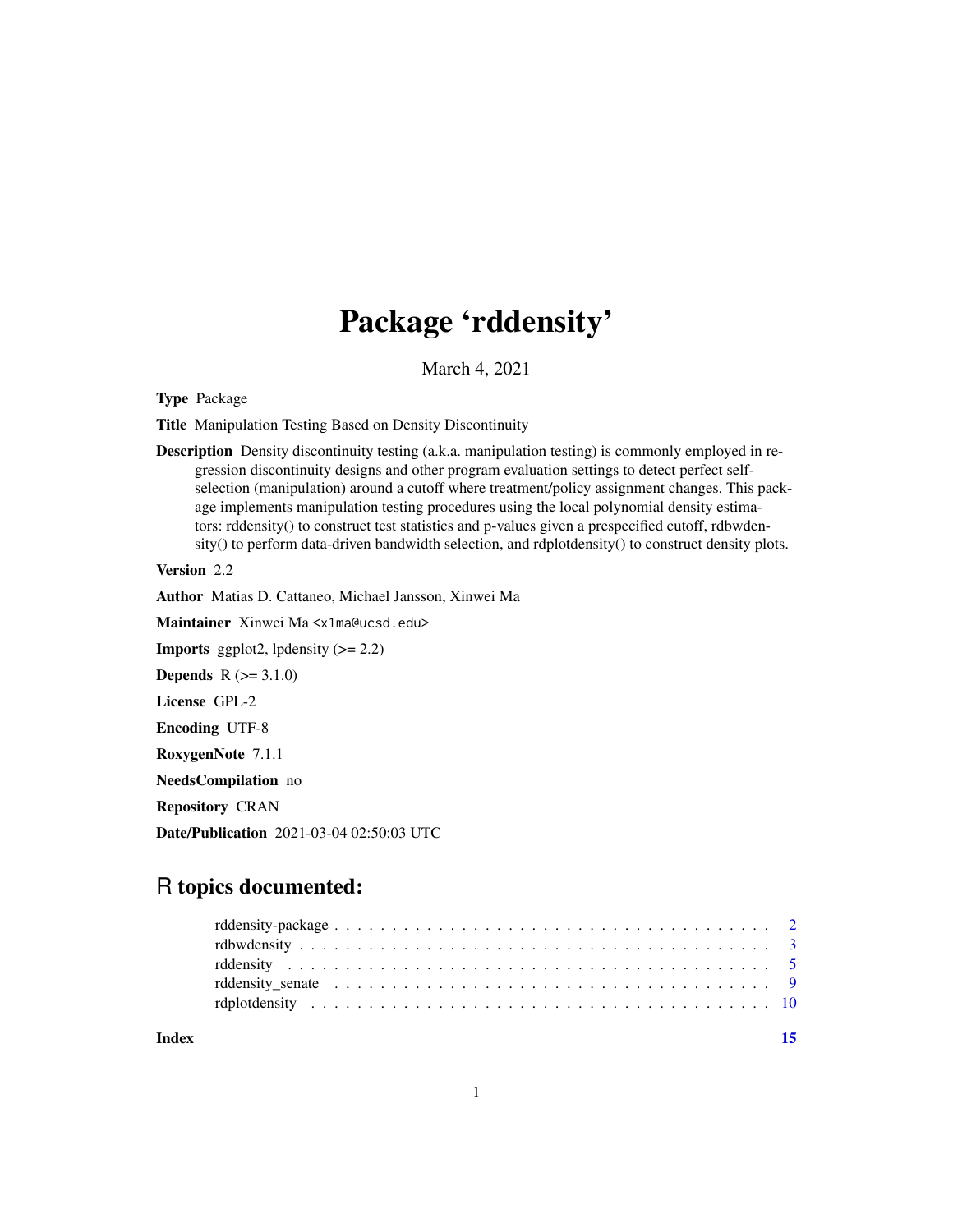<span id="page-1-0"></span>

# Description

Density discontinuity testing (a.k.a. manipulation testing) is commonly employed in regression discontinuity designs and other program evaluation settings to detect perfect self-selection (manipulation) around a cutoff where treatment/policy assignment changes.

This package implements manipulation testing procedures using the local polynomial density estimators proposed in Cattaneo, Jansson and Ma (2020), and implements graphical procedures with valid confidence bands using the results in Cattaneo, Jansson and Ma (2021a,b). In addition, this package provides complementary manipulation testing based on finite sample exact binomial testing following the esults in Cattaneo, Frandsen and Titiunik (2015) and Cattaneo, Frandsen and Vazquez-Bare (2017).

A companion Stata package is described in Cattaneo, Jansson and Ma (2018).

Commands: [rddensity](#page-4-1) for manipulation (density discontinuity) testing. [rdbwdensity](#page-2-1) for datadriven bandwidth selection, and [rdplotdensity](#page-9-1) for density plots.

Related Stata and R packages useful for inference in regression discontinuity (RD) designs are described in the website: <https://rdpackages.github.io/>.

#### Author(s)

Matias D. Cattaneo, Princeton University <cattaneo@princeton.edu>.

Michael Jansson, University of California Berkeley. <mjansson@econ.berkeley.edu>.

Xinwei Ma (maintainer), University of California San Diego. <x1ma@ucsd.edu>.

### References

Calonico, S., M. D. Cattaneo, and M. H. Farrell. 2018. [On the Effect of Bias Estimation on](https://rdpackages.github.io/references/Calonico-Cattaneo-Farrell_2018_JASA.pdf) [Coverage Accuracy in Nonparametric Inference.](https://rdpackages.github.io/references/Calonico-Cattaneo-Farrell_2018_JASA.pdf) *Journal of the American Statistical Association* 113(522): 767-779.

Calonico, S., M. D. Cattaneo, and M. H. Farrell. 2020. [Coverage Error Optimal Confidence Inter](https://rdpackages.github.io/references/Calonico-Cattaneo-Farrell_2020_CEopt.pdf)[vals for Local Polynomial Regression.](https://rdpackages.github.io/references/Calonico-Cattaneo-Farrell_2020_CEopt.pdf) Working paper.

Cattaneo, M. D., B. Frandsen, and R. Titiunik. 2015. [Randomization Inference in the Regression](https://rdpackages.github.io/references/Cattaneo-Frandsen-Titiunik_2015_JCI.pdf) [Discontinuity Design: An Application to the Study of Party Advantages in the U.S. Senate.](https://rdpackages.github.io/references/Cattaneo-Frandsen-Titiunik_2015_JCI.pdf) *Journal of Causal Inference* 3(1): 1-24.

Cattaneo, M. D., M. Jansson, and X. Ma. 2018. [Manipulation Testing based on Density Disconti](https://rdpackages.github.io/references/Cattaneo-Jansson-Ma_2018_Stata.pdf)[nuity.](https://rdpackages.github.io/references/Cattaneo-Jansson-Ma_2018_Stata.pdf) *Stata Journal* 18(1): 234-261.

Cattaneo, M. D., M. Jansson, and X. Ma. 2020. [Simple Local Polynomial Density Estimators.](https://nppackages.github.io/references/Cattaneo-Jansson-Ma_2020_JASA.pdf) *Journal of the American Statistical Association*, 115(531): 1449-1455.

Cattaneo, M. D., M. Jansson, and X. Ma. 2021a. [Local Regression Distribution Estimators.](https://nppackages.github.io/references/Cattaneo-Jansson-Ma_2021_JoE.pdf) *Journal of Econometrics*, forthcoming.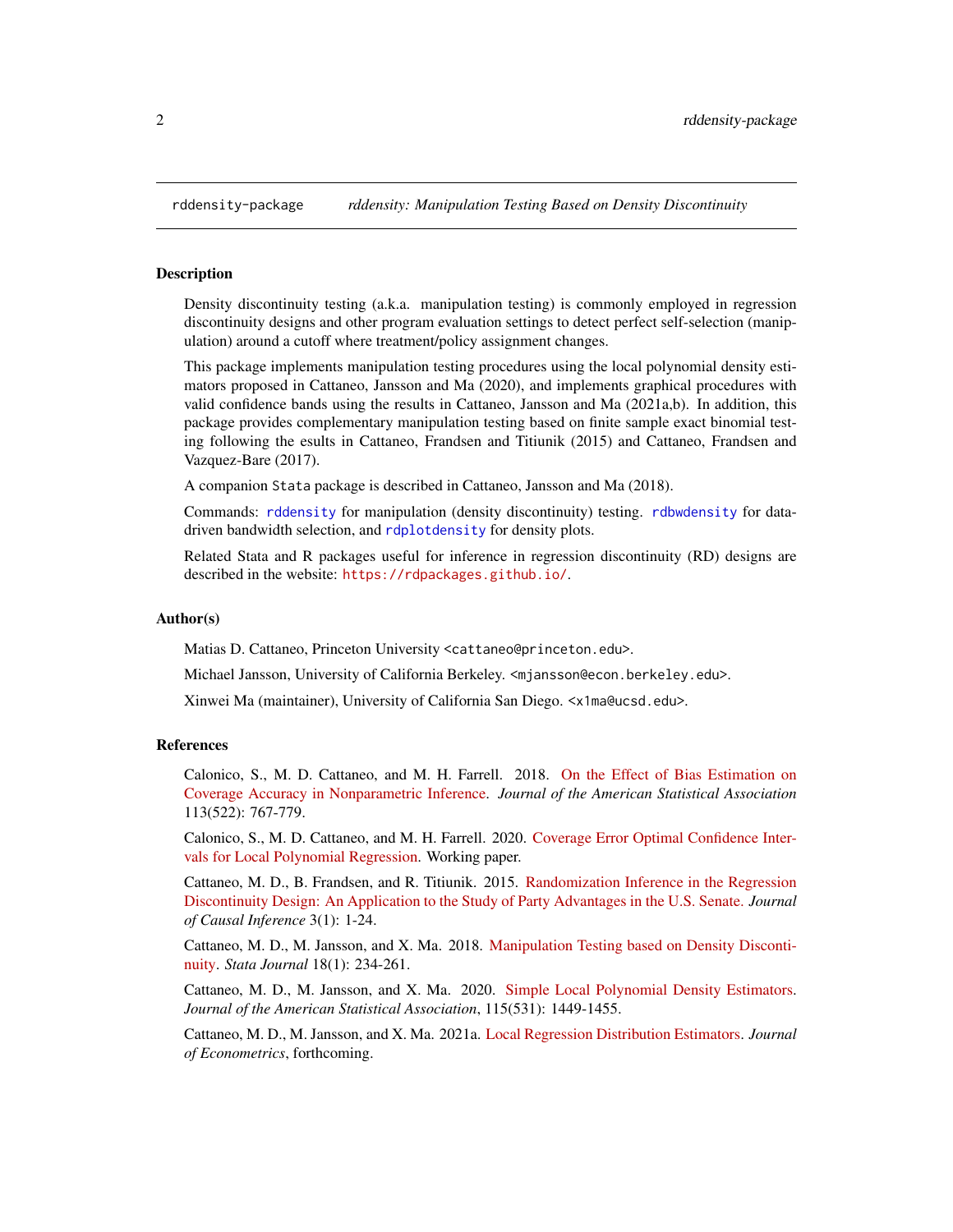# <span id="page-2-0"></span>rdbwdensity 3

Cattaneo, M. D., M. Jansson, and X. Ma. 2021b. [lpdensity: Local Polynomial Density Estimation](https://nppackages.github.io/references/Cattaneo-Jansson-Ma_2021_JSS.pdf) [and Inference.](https://nppackages.github.io/references/Cattaneo-Jansson-Ma_2021_JSS.pdf) *Journal of Statistical Software*, forthcoming.

Cattaneo, M. D., R. Titiunik and G. Vazquez-Bare. 2017. [Comparing Inference Approaches for](https://rdpackages.github.io/references/Cattaneo-Titiunik-VazquezBare_2017_JPAM.pdf) [RD Designs: A Reexamination of the Effect of Head Start on Child Mortality.](https://rdpackages.github.io/references/Cattaneo-Titiunik-VazquezBare_2017_JPAM.pdf) *Journal of Policy Analysis and Management* 36(3): 643-681.

McCrary, J. 2008. Manipulation of the Running Variable in the Regression Discontinuity Design: A Density Test. *Journal of Econometrics* 142(2): 698-714. doi: [10.1016/j.jeconom.2007.05.005](https://doi.org/10.1016/j.jeconom.2007.05.005)

<span id="page-2-1"></span>rdbwdensity *Bandwidth Selection for Manipulation Testing*

# Description

rdbwdensity implements several data-driven bandwidth selection methods useful to construct manipulation testing procedures using the local polynomial density estimators proposed in Cattaneo, Jansson and Ma (2020).

A companion Stata package is described in Cattaneo, Jansson and Ma (2018).

Companion command: [rddensity](#page-4-1) for manipulation (density discontinuity) testing.

Related Stata and R packages useful for inference in regression discontinuity (RD) designs are described in the website: <https://rdpackages.github.io/>.

# Usage

```
rdbwdensity(
 X,
  c = 0,
  p = 2,
  fitselect = "",
 kernel = ",
  vec = "",massPoints = TRUE,
  regularize = TRUE,
  nLocalMin = NULL,
  nUniqueMin = NULL
```
# )

# **Arguments**

| X | Numeric vector or one dimensional matrix/data frame, the running variable.                                                                                                       |
|---|----------------------------------------------------------------------------------------------------------------------------------------------------------------------------------|
| C | Numeric, specifies the threshold or cutoff value in the support of X, which deter-<br>mines the two samples (e.g., control and treatment units in RD settings). Default<br>is 0. |
| p | Nonnegative integer, specifies the local polynomial order used to construct the<br>density estimators. Default is 2 (local quadratic approximation).                             |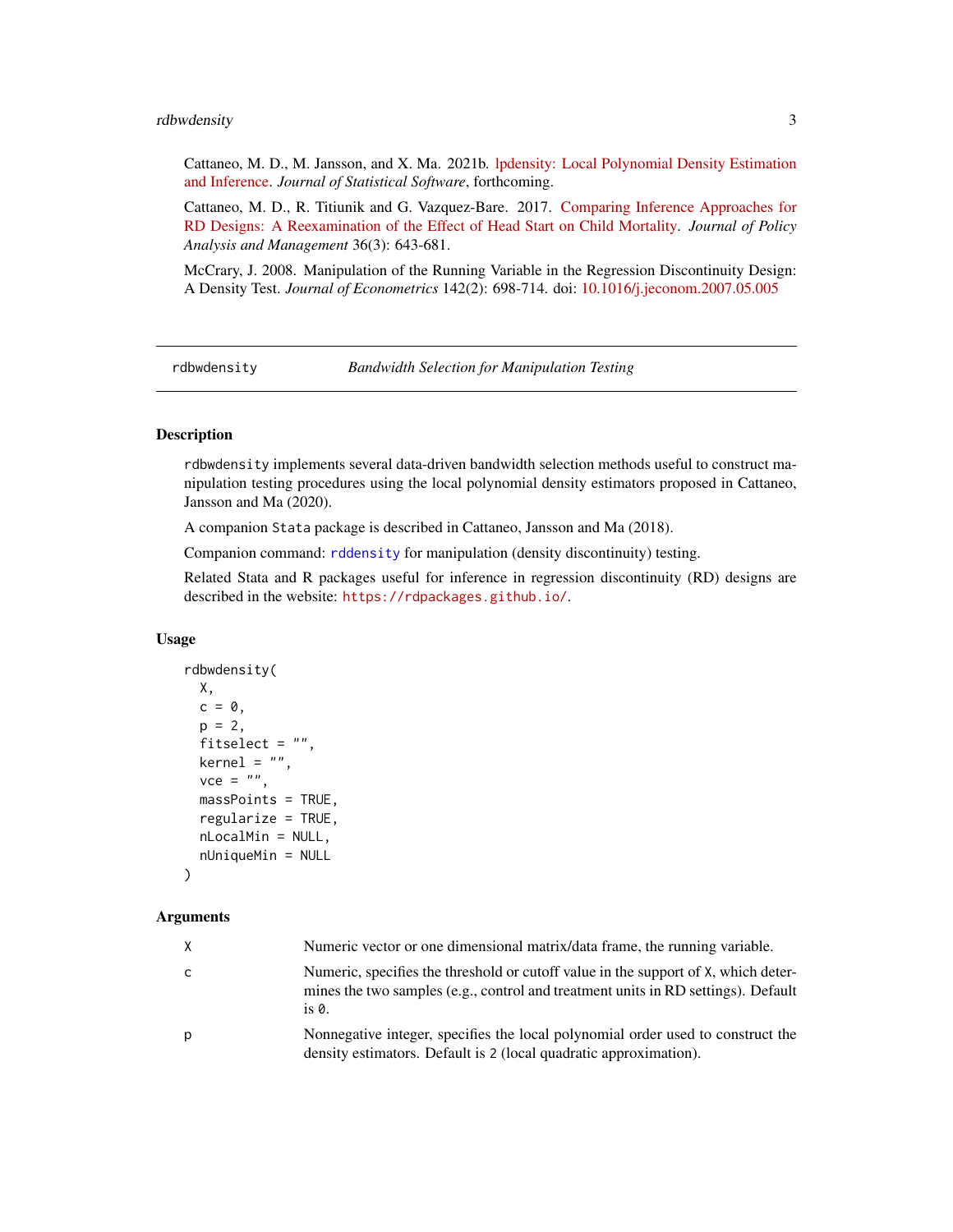| fitselect  | String, specifies the density estimation method. "unrestricted" for density<br>estimation without any restrictions (two-sample, unrestricted inference). This is<br>the default option. "restricted" for density estimation assuming equal distri-<br>bution function and higher-order derivatives. |
|------------|-----------------------------------------------------------------------------------------------------------------------------------------------------------------------------------------------------------------------------------------------------------------------------------------------------|
| kernel     | String, specifies the kernel function used to construct the local polynomial esti-<br>mators. "triangular": $K(u)=(1- u )*( u <=1)$ . This is the default option.<br>"epanechnikov": K(u) = 0.75*(1-u^2)*( u  <= 1). "uniform": K(u) = 0.5<br>$*( u  \le 1).$                                       |
| vce        | String, specifies the procedure used to compute the variance-covariance matrix<br>estimator. "plugin" for asymptotic plug-in standard errors. "jackknife" for<br>jackknife standard errors. This is the default option.                                                                             |
| massPoints | TRUE (default) or FALSE, specifies whether to adjust for mass points in the data.                                                                                                                                                                                                                   |
| regularize | TRUE (default) or FALSE, specifies whether to conduct local sample size check-<br>ing. When set to TRUE, the bandwidth is chosen such that the local region in-<br>cludes at least nLocalMin observations and at least nUniqueMin unique obser-<br>vations.                                         |
| nLocalMin  | Nonnegative integer, specifies the minimum number of observations in each lo-<br>cal neighborhood. This option will be ignored if set to 0, or if regularize=FALSE<br>is used. Default is 20+p+1.                                                                                                   |
| nUniqueMin | Nonnegative integer, specifies the minimum number of unique observations in<br>each local neighborhood. This option will be ignored if set to 0, or if regularize=FALSE<br>is used. Default is $20+pt1$ .                                                                                           |
|            |                                                                                                                                                                                                                                                                                                     |

# Value

| h     | Bandwidths for density discontinuity test, left and right to the cutoff, and asymp-<br>totic variance and bias. |
|-------|-----------------------------------------------------------------------------------------------------------------|
| N     | full: full sample size; left/right: sample size to the left/right of the cutoff.                                |
| opt   | Options passed to the function.                                                                                 |
| X_min | Smallest observations to the left and right of the cutoff.                                                      |
| X_max | Largest observations to the left and right of the cutoff.                                                       |

# Author(s)

Matias D. Cattaneo, Princeton University <cattaneo@princeton.edu>. Michael Jansson, University of California Berkeley. <mjansson@econ.berkeley.edu>. Xinwei Ma (maintainer), University of California San Diego. <x1ma@ucsd.edu>.

# References

Cattaneo, M. D., M. Jansson, and X. Ma. 2018. [Manipulation Testing based on Density Disconti](https://rdpackages.github.io/references/Cattaneo-Jansson-Ma_2018_Stata.pdf)[nuity.](https://rdpackages.github.io/references/Cattaneo-Jansson-Ma_2018_Stata.pdf) *Stata Journal* 18(1): 234-261.

Cattaneo, M. D., M. Jansson, and X. Ma. 2020. [Simple Local Polynomial Density Estimators.](https://rdpackages.github.io/references/Cattaneo-Jansson-Ma_2020_JASA.pdf) *Journal of the American Statistical Association*, 115(531): 1449-1455.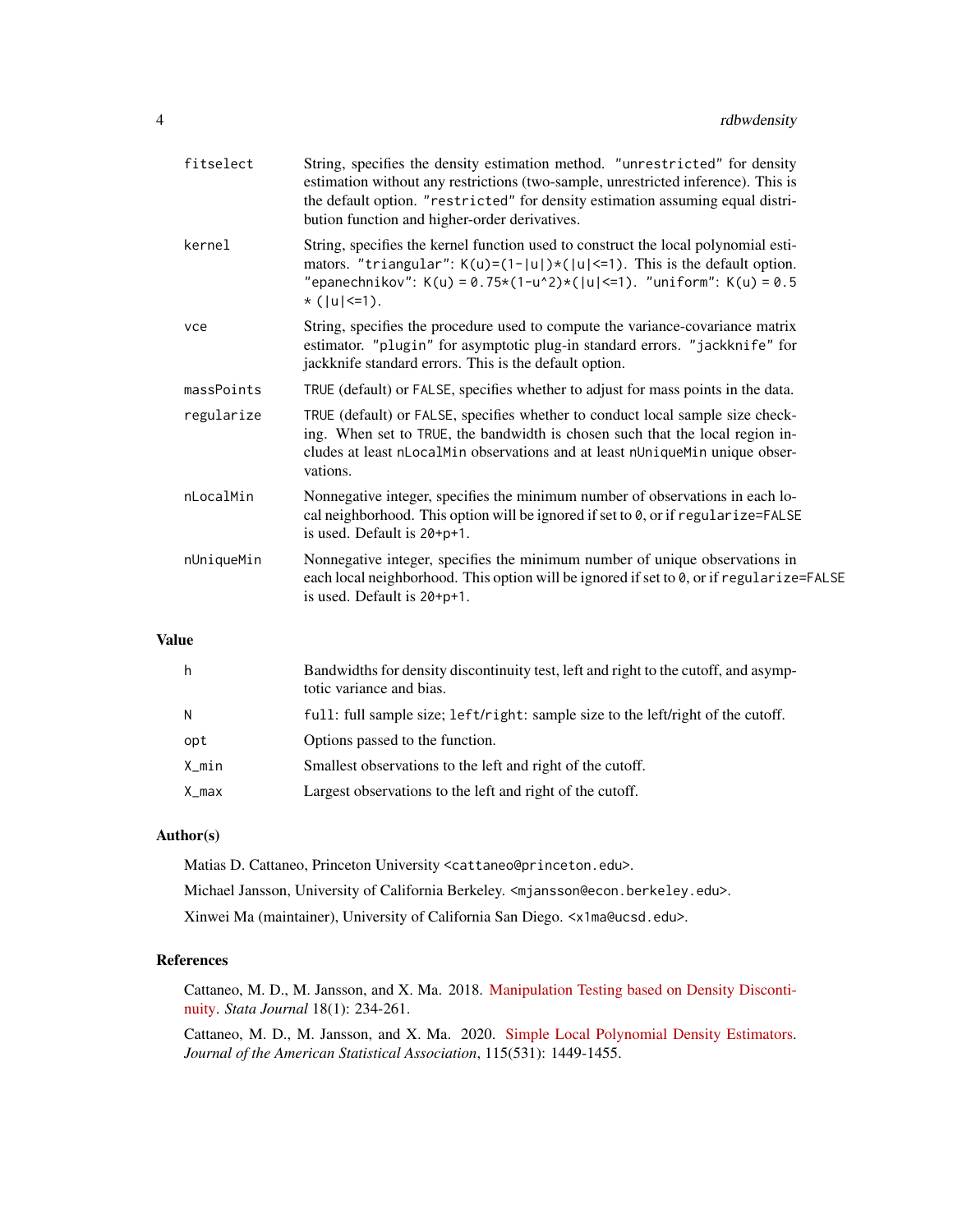# <span id="page-4-0"></span>rddensity 50 and 50 and 50 and 50 and 50 and 50 and 50 and 50 and 50 and 50 and 50 and 50 and 50 and 50 and 50 and 50 and 50 and 50 and 50 and 50 and 50 and 50 and 50 and 50 and 50 and 50 and 50 and 50 and 50 and 50 and 50

# See Also

[rddensity](#page-4-1)

# Examples

```
# Generate a random sample
set.seed(42)
x \le - rnorm(2000, mean = -0.5)
# Bandwidth selection
summary(rdbwdensity(X = x, vce="jackknife"))
```
<span id="page-4-1"></span>rddensity *Manipulation Testing Using Local Polynomial Density Estimation*

# **Description**

rddensity implements manipulation testing procedures using the local polynomial density estimators proposed in Cattaneo, Jansson and Ma (2020), and implements graphical procedures with valid confidence bands using the results in Cattaneo, Jansson and Ma (2021a,b). In addition, the command provides complementary manipulation testing based on finite sample exact binomial testing following the esults in Cattaneo, Frandsen and Titiunik (2015) and Cattaneo, Frandsen and Vazquez-Bare (2017). For an introduction to manipulation testing see McCrary (2008).

A companion Stata package is described in Cattaneo, Jansson and Ma (2018).

Companion commands: [rdbwdensity](#page-2-1) for data-driven bandwidth selection, and [rdplotdensity](#page-9-1) for density plots.

Related Stata and R packages useful for inference in regression discontinuity (RD) designs are described in the website: <https://rdpackages.github.io/>.

#### Usage

```
rddensity(
 X,
 c = 0,
 p = 2,
  q = 0,
  fitselect = "",
 kernel = ",
  vec = "",
  massPoints = TRUE,
 h = c(),
 bwselect = ".
  all = FALSE,regularize = TRUE,
  nLocalMin = NULL,
```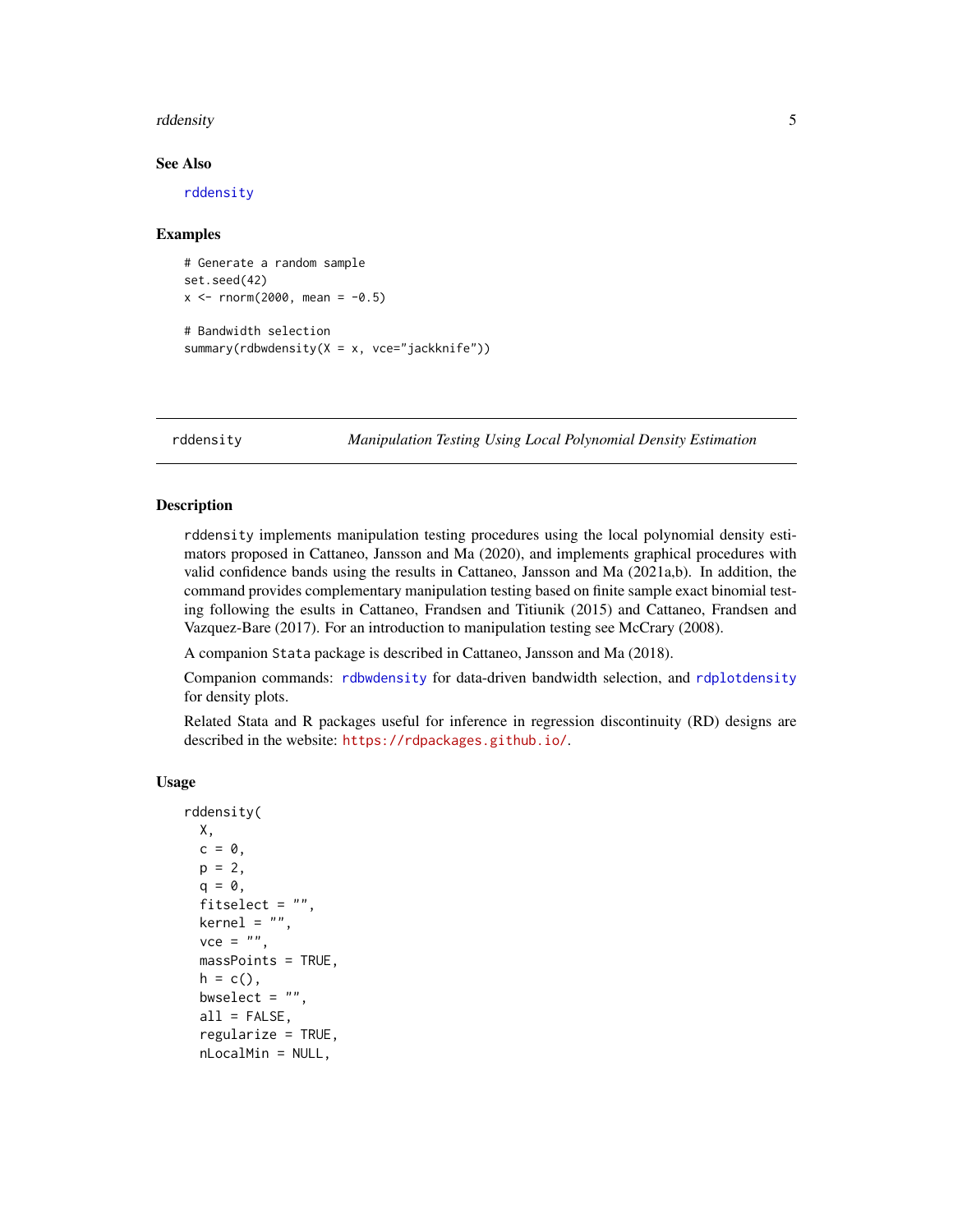```
nUniqueMin = NULL,
  bino = TRUE,binow = NULL,
 binon = NULL,binoWStep = NULL,
 binoNStep = NULL,
 binom{W}{W} = 10,
 binoP = 0.5)
```
# Arguments X Numeric vector or one dimensional matrix/data frame, the running variable. c Numeric, specifies the threshold or cutoff value in the support of X, which determines the two samples (e.g., control and treatment units in RD settings). Default is 0. p Nonnegative integer, specifies the local polynomial order used to construct the density estimators. Default is 2 (local quadratic approximation). q Nonnegative integer, specifies the local polynomial order used to construct the bias-corrected density estimators. Default is p+1 (local cubic approximation for default p=2). fitselect String, specifies the density estimation method. "unrestricted" for density estimation without any restrictions (two-sample, unrestricted inference). This is the default option. "restricted" for density estimation assuming equal distribution function and higher-order derivatives. kernel String, specifies the kernel function used to construct the local polynomial estimators. "triangular":  $K(u)=(1-|u|)*(|u| \leq 1)$ . This is the default option. "epanechnikov": K(u) = 0.75\*(1-u^2)\*(|u| <= 1). "uniform": K(u) = 0.5 \* (|u|<=1). vce String, specifies the procedure used to compute the variance-covariance matrix estimator. "plugin" for asymptotic plug-in standard errors. "jackknife" for jackknife standard errors. This is the default option. massPoints TRUE (default) or FALSE, specifies whether to adjust for mass points in the data. h Numeric, specifies the bandwidth used to construct the density estimators on the two sides of the cutoff. If not specified, the bandwidth h is computed by the companion command [rdbwdensity](#page-2-1) If two bandwidths are specified, the first bandwidth is used for the data below the cutoff and the second bandwidth is used for the data above the cutoff. bwselect String, specifies the bandwidth selection procedure to be used. "each" based on MSE of each density estimator separately (two distinct bandwidths, hl and hr). "diff" based on MSE of difference of two density estimators (one common bandwidth, hl=hr). "sum" based on MSE of sum of two density estimators (one common bandwidth, hl=hr). "comb" bandwidth is selected as a combination of the alternatives above. This is the default option. For fitselect="unrestricted", it selects median(each,diff, sum). For fitselect = "restricted", it selects min(diff,sum).

<span id="page-5-0"></span>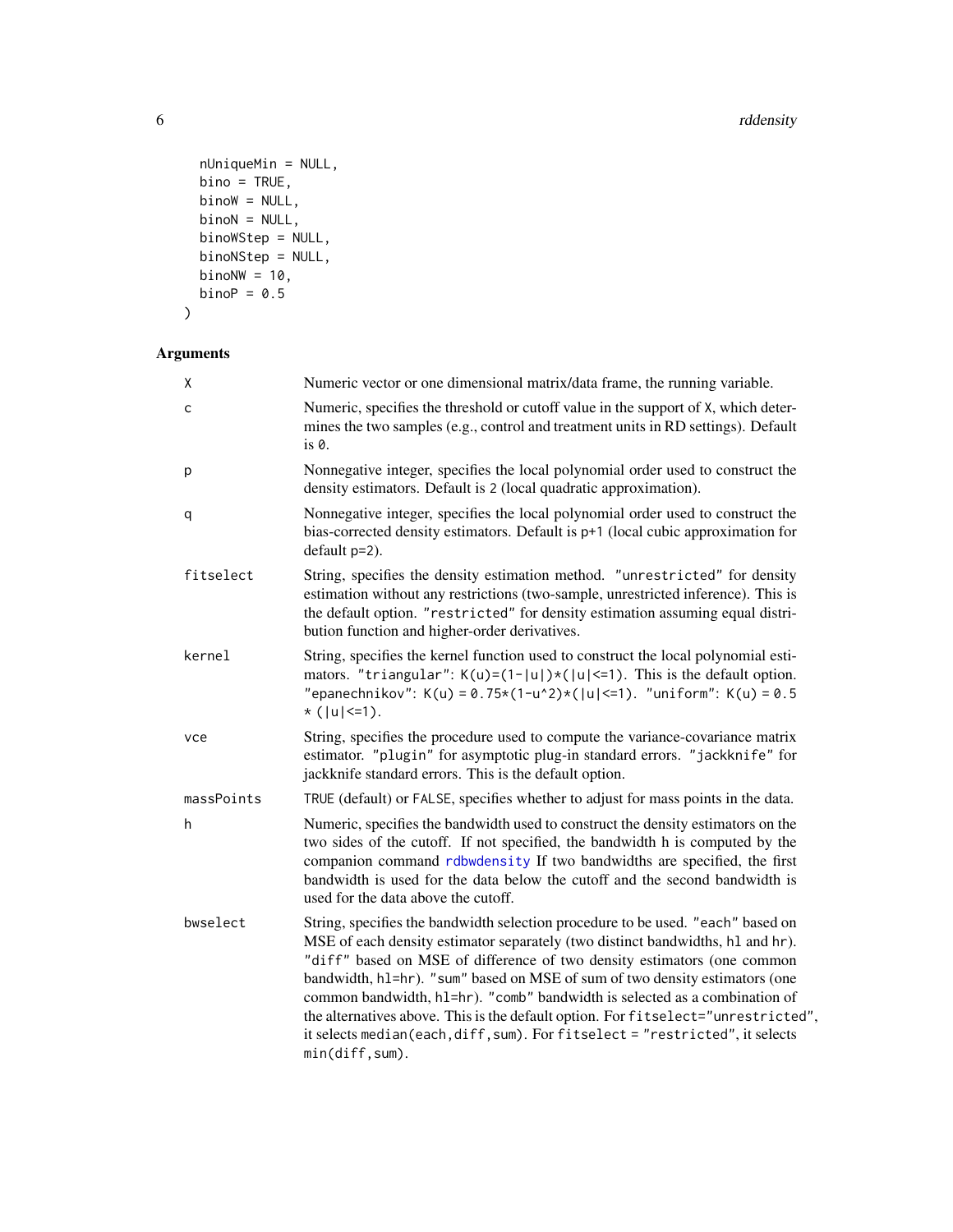<span id="page-6-0"></span>

| a11          | TRUE or FALSE (default), if specified, will report two testing procedures: conven-<br>tional test statistic (not valid when using MSE-optimal bandwidth choice) and<br>robust bias-corrected statistic.                                                                    |
|--------------|----------------------------------------------------------------------------------------------------------------------------------------------------------------------------------------------------------------------------------------------------------------------------|
| regularize   | TRUE (default) or FALSE, specifies whether to conduct local sample size check-<br>ing. When set to TRUE, the bandwidth is chosen such that the local region in-<br>cludes at least nLocalMin observations and at least nUniqueMin unique obser-<br>vations.                |
| nLocalMin    | Nonnegative integer, specifies the minimum number of observations in each lo-<br>cal neighborhood. This option will be ignored if set to 0, or if regularize=FALSE<br>is used. Default is 20+p+1.                                                                          |
| nUniqueMin   | Nonnegative integer, specifies the minimum number of unique observations in<br>each local neighborhood. This option will be ignored if set to 0, or if regularize=FALSE<br>is used. Default is 20+p+1.                                                                     |
| bino         | TRUE (default) or FALSE, specifies whether to conduct binomial tests. By default,<br>the initial (smallest) window contains 20 observations, and its length is also<br>used as the increment for subsequent windows. This feature is based on the<br>binom. test function. |
| binoW        | Numeric, specifies the half length(s) of the initial window. If two values are<br>provided, they will be used for the data below and above the cutoff separately.                                                                                                          |
| binoN        | Nonnegative integer, specifies the number of observations (closest to the cutoff)<br>used for the binomial test. This option will be ignored if binow is provided.                                                                                                         |
| binoWStep    | Numeric, specifies the increment in half length(s).                                                                                                                                                                                                                        |
| binoNStep    | Nonnegative integer, specifies the increment in sample size. This option will be<br>ignored if binoWStep is provided.                                                                                                                                                      |
| binoNW       | Nonnegative integer, specifies the total number of windows. Default is 10.                                                                                                                                                                                                 |
| binoP        | Numeric, specifies the null hypothesis of the binomial test. Default is 0.5.                                                                                                                                                                                               |
| <b>Value</b> |                                                                                                                                                                                                                                                                            |
| hat          | left/right: density estimate to the left/right of cutoff; diff: difference in<br>estimated densities on the two sides of cutoff.                                                                                                                                           |
| sd_asy       | left/right: standard error for the estimated density to the left/right of the cut-<br>off; diff: standard error for the difference in estimated densities. (Based on<br>asymptotic formula.)                                                                               |
| $sd$ _j $k$  | left/right: standard error for the estimated density to the left/right of the cut-<br>off; diff: standard error for the difference in estimated densities. (Based on the<br>jackknife method.)                                                                             |
| test         | t_asy/t_jk: t-statistic for the density discontinuity test, with standard error                                                                                                                                                                                            |

based on asymptotic formula or the jackknife; p\_asy/p\_jk: p-value for the density discontinuity test, with standard error based on asymptotic formula or the

hat\_p Same as hat, without bias correction (only available when all=TRUE). sd\_asy\_p Same as sd\_asy, without bias correction (only available when all=TRUE). sd\_jk\_p Same as sd\_jk, without bias correction (only available when all=TRUE).

jackknife.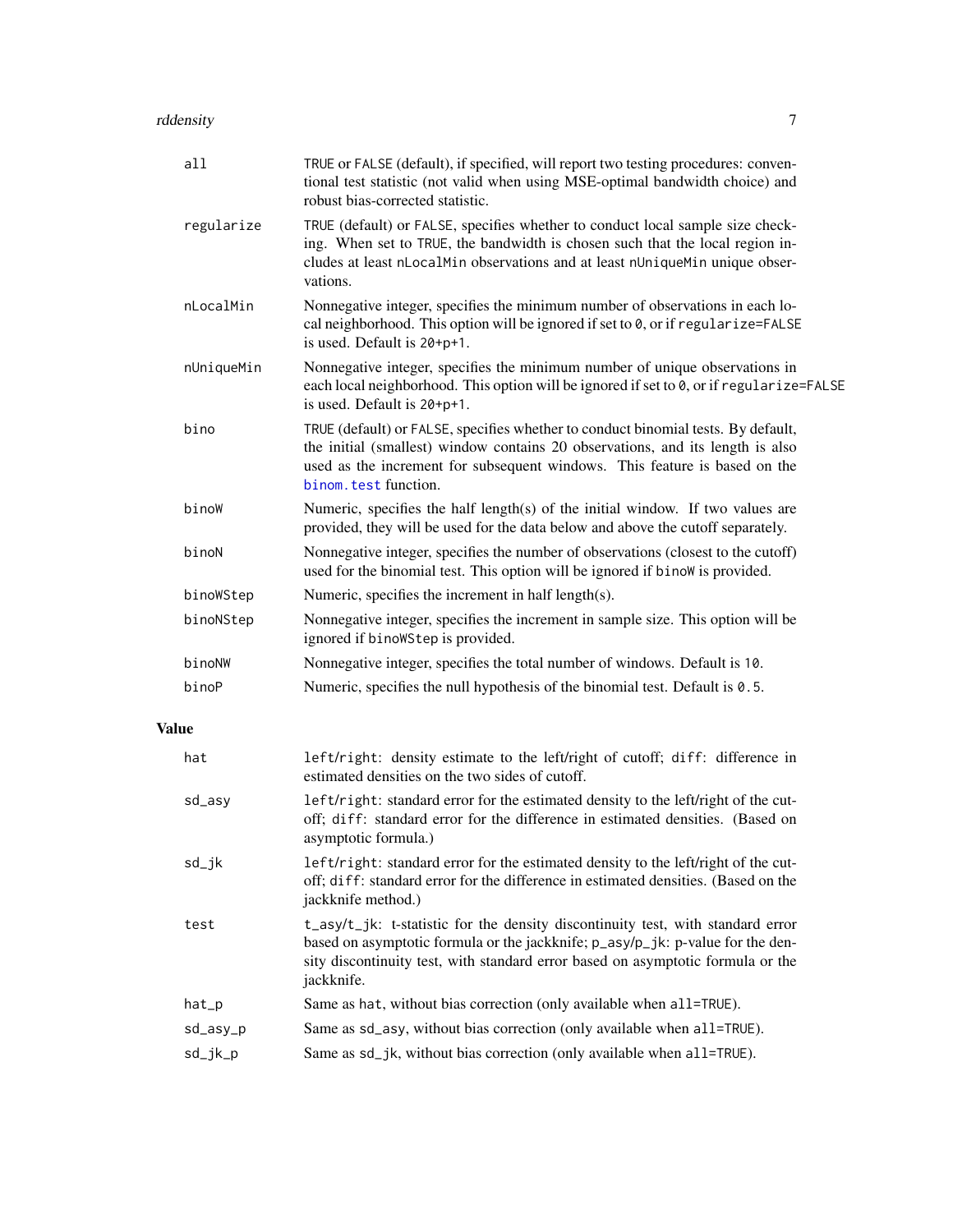<span id="page-7-0"></span>

| test_p | Same as test, without bias correction (only available when all=TRUE).                                                                                                                             |
|--------|---------------------------------------------------------------------------------------------------------------------------------------------------------------------------------------------------|
| N      | full: full sample size; left/right: sample size to the left/right of the cutoff;<br>eff_left/eff_right: effective sample size to the left/right of the cutoff (this<br>depends on the bandwidth). |
| h      | left/right: bandwidth used to the left/right of the cutoff.                                                                                                                                       |
| opt    | Options passed to the function.                                                                                                                                                                   |
| bino   | Binomial test results. LeftWindow/rightWindow: window lengths. LeftN/rightN:<br>number of observations. pval: p-values.                                                                           |
| X_min  | left/right: the samilest observation to the left/right of the cutoff.                                                                                                                             |
| X_max  | left/right: the largest observation to the left/right of the cutoff.                                                                                                                              |
|        |                                                                                                                                                                                                   |

# Author(s)

Matias D. Cattaneo, Princeton University <cattaneo@princeton.edu>.

Michael Jansson, University of California Berkeley. <mjansson@econ.berkeley.edu>.

Xinwei Ma (maintainer), University of California San Diego. <x1ma@ucsd.edu>.

# References

Cattaneo, M. D., B. Frandsen, and R. Titiunik. 2015. [Randomization Inference in the Regression](https://rdpackages.github.io/references/Cattaneo-Frandsen-Titiunik_2015_JCI.pdf) [Discontinuity Design: An Application to the Study of Party Advantages in the U.S. Senate.](https://rdpackages.github.io/references/Cattaneo-Frandsen-Titiunik_2015_JCI.pdf) *Journal of Causal Inference* 3(1): 1-24.

Cattaneo, M. D., M. Jansson, and X. Ma. 2018. [Manipulation Testing based on Density Disconti](https://rdpackages.github.io/references/Cattaneo-Jansson-Ma_2018_Stata.pdf)[nuity.](https://rdpackages.github.io/references/Cattaneo-Jansson-Ma_2018_Stata.pdf) *Stata Journal* 18(1): 234-261.

Cattaneo, M. D., M. Jansson, and X. Ma. 2020. [Simple Local Polynomial Density Estimators.](https://nppackages.github.io/references/Cattaneo-Jansson-Ma_2020_JASA.pdf) *Journal of the American Statistical Association*, 115(531): 1449-1455.

Cattaneo, M. D., M. Jansson, and X. Ma. 2021a. [Local Regression Distribution Estimators.](https://nppackages.github.io/references/Cattaneo-Jansson-Ma_2021_JoE.pdf) *Journal of Econometrics*, forthcoming.

Cattaneo, M. D., M. Jansson, and X. Ma. 2021b. [lpdensity: Local Polynomial Density Estimation](https://nppackages.github.io/references/Cattaneo-Jansson-Ma_2021_JSS.pdf) [and Inference.](https://nppackages.github.io/references/Cattaneo-Jansson-Ma_2021_JSS.pdf) *Journal of Statistical Software*, forthcoming.

Cattaneo, M. D., R. Titiunik and G. Vazquez-Bare. 2017. [Comparing Inference Approaches for](https://rdpackages.github.io/references/Cattaneo-Titiunik-VazquezBare_2017_JPAM.pdf) [RD Designs: A Reexamination of the Effect of Head Start on Child Mortality.](https://rdpackages.github.io/references/Cattaneo-Titiunik-VazquezBare_2017_JPAM.pdf) *Journal of Policy Analysis and Management* 36(3): 643-681.

McCrary, J. 2008. Manipulation of the Running Variable in the Regression Discontinuity Design: A Density Test. *Journal of Econometrics* 142(2): 698-714. doi: [10.1016/j.jeconom.2007.05.005](https://doi.org/10.1016/j.jeconom.2007.05.005)

# See Also

[rdbwdensity](#page-2-1), [rdplotdensity](#page-9-1)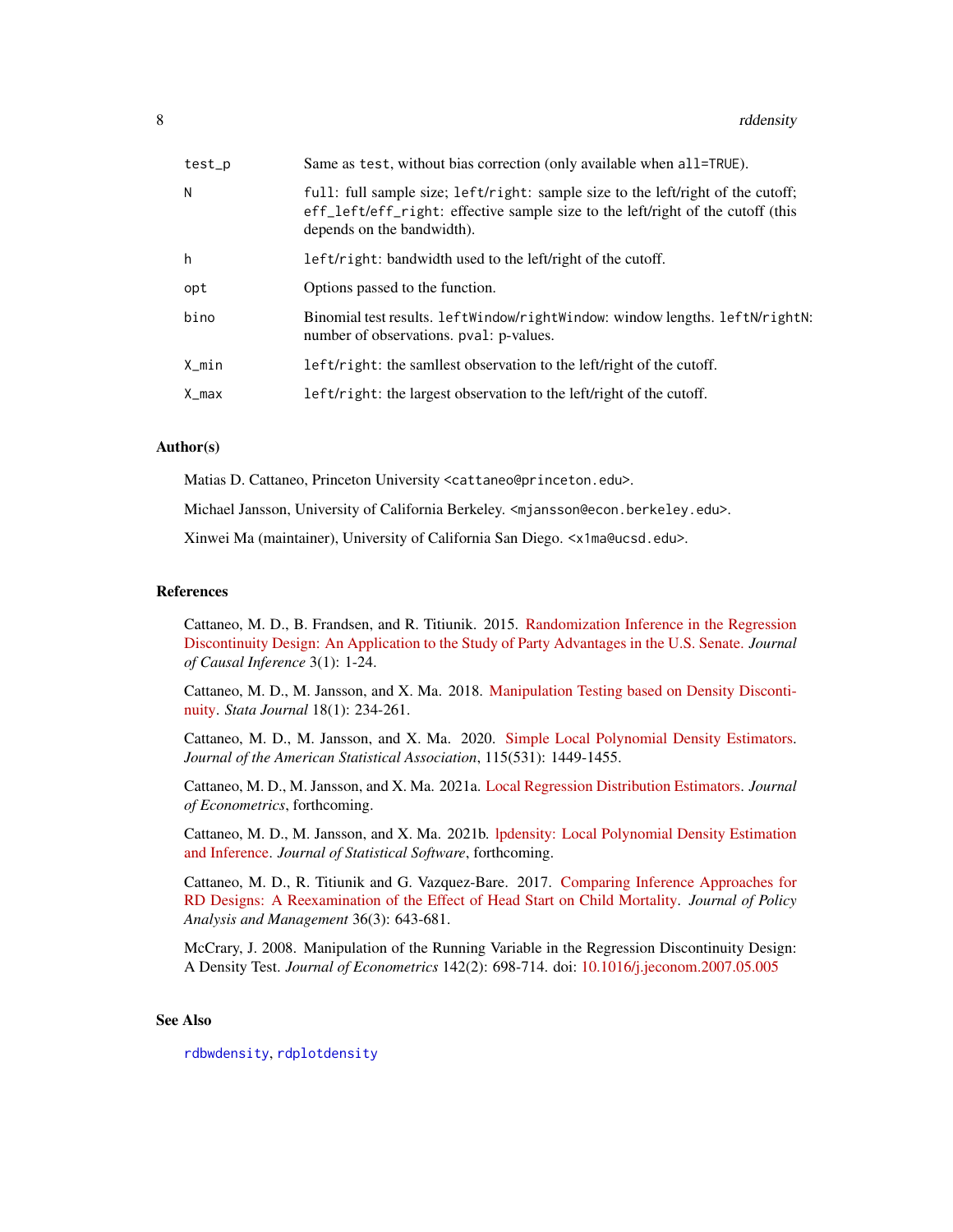# <span id="page-8-0"></span>rddensity\_senate 9

# Examples

```
### Continuous Density
set.seed(42)
x \le - rnorm(2000, mean = -0.5)
rdd <- rddensity(X = x, vce = "jackknife")
summary(rdd)
### Bandwidth selection using rdbwdensity()
rddbw \leq rdbwdensity(X = x, vce = "jackknife")
summary(rddbw)
### Plotting using rdplotdensity()
# 1. From -2 to 2 with 25 evaluation points at each side
plot1 \le rdplotdensity(rdd, x, plotRange = c(-2, 2), plotN = 25)
# 2. Plotting a uniform confidence band
set.seed(42) # fix the seed for simulating critical values
plot2 <- rdplotdensity(rdd, x, plotRange = c(-2, 2), plotN = 25, CIuniform = TRUE)
### Density discontinuity at 0
x[x > 0] <- x[x > 0] * 2
rdd2 <- rddensity(X = x, vce = "jackknife")
summary(rdd2)
plot3 <- rdplotdensity(rdd2, x, plotRange = c(-2, 2), plotN = 25)
```
rddensity\_senate *RD Senate Data*

# Description

Extract of the dataset constructed by Cattaneo, Frandsen, and Titiunik (2015), which include measures of incumbency advantage in the U.S. Senate for the period 1914-2010.

## Format

Numeric vector containing 1390 observations:

margin Numeric vector. See Cattaneo, Frandsen and Titiunik (2015) regarding details about this dataset.

# Source

Cattaneo, M. D., B. Frandsen, and R. Titiunik. (2015). [Randomization Inference in the Regression](https://rdpackages.github.io/references/Cattaneo-Frandsen-Titiunik_2015_JCI.pdf) [Discontinuity Design: An Application to the Study of Party Advantages in the U.S. Senate.](https://rdpackages.github.io/references/Cattaneo-Frandsen-Titiunik_2015_JCI.pdf) *Journal of Causal Inference* 3(1): 1-24.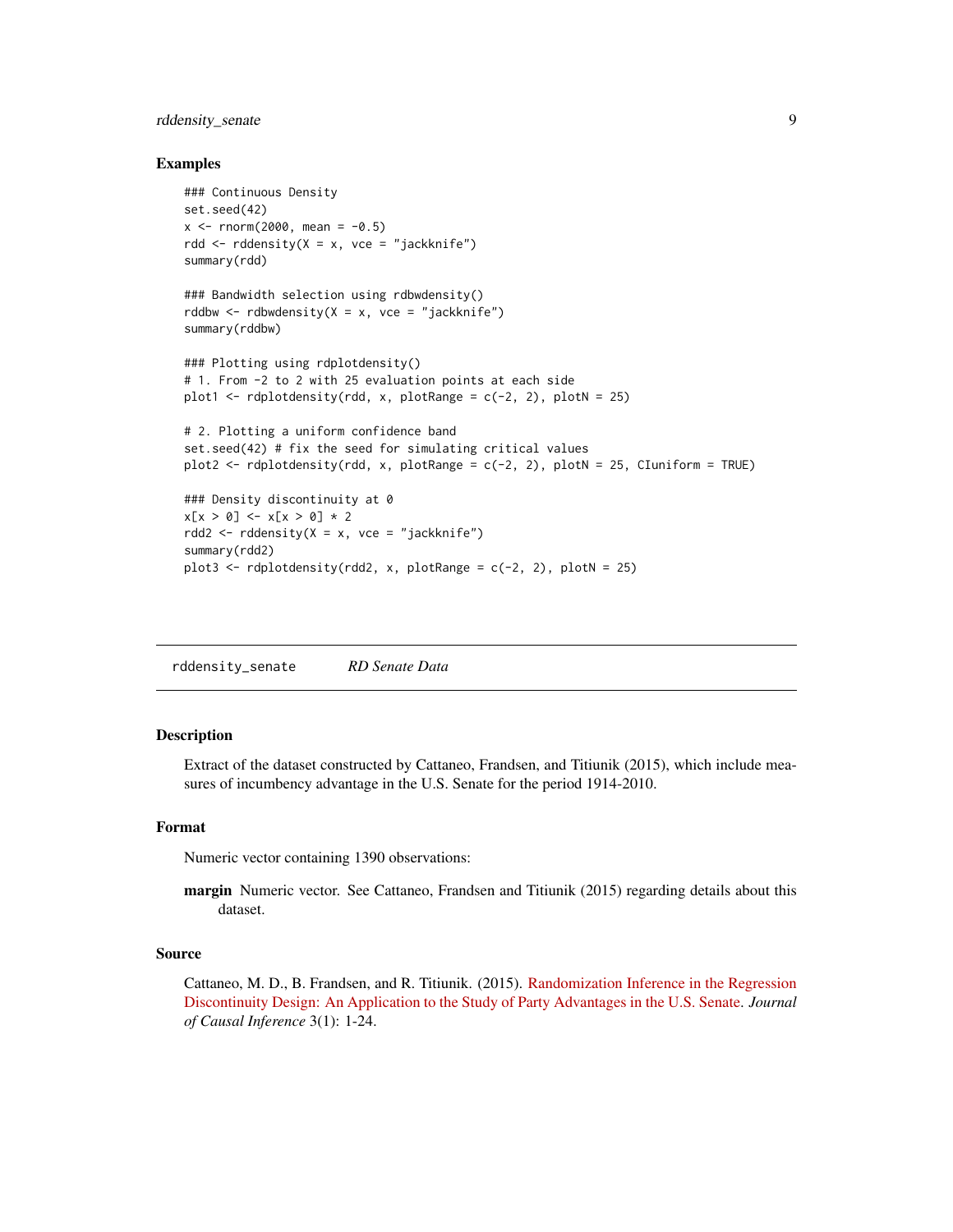# Description

rdplotdensity constructs density plots. It is based on the local polynomial density estimator proposed in Cattaneo, Jansson and Ma (2020, 2021a). A companion Stata package is described in Cattaneo, Jansson and Ma (2018).

Companion command: [rddensity](#page-4-1) for manipulation (density discontinuity) testing.

Related Stata and R packages useful for inference in regression discontinuity (RD) designs are described in the website: <https://rdpackages.github.io/>.

# Usage

```
rdplotdensity(
  rdd,
  X,
 plotRange = NULL,
 plotN = 10,
 plotGrid = c("es", "qs"),
  alpha = 0.05,
  type = NULL,
  lty = NULL,
  lwd = NULL,lcol = NULL,pty = NULL,
 pwd = NULL,pcol = NULL,
 CItype = NULL,
 CIuniform = FALSE,
 CIsimul = 2000,CIshade = NULL,
  CIcol = NULL,
  bwselect = NULL,
 hist = TRUE,
  histBreaks = NULL,
 histFillCol = 3,
  histFillShade = 0.2,
  histLineCol = "white",
  title = ".
  xlabel = "ylabel = "legendTitle = NULL,
  legendGroups = NULL
)
```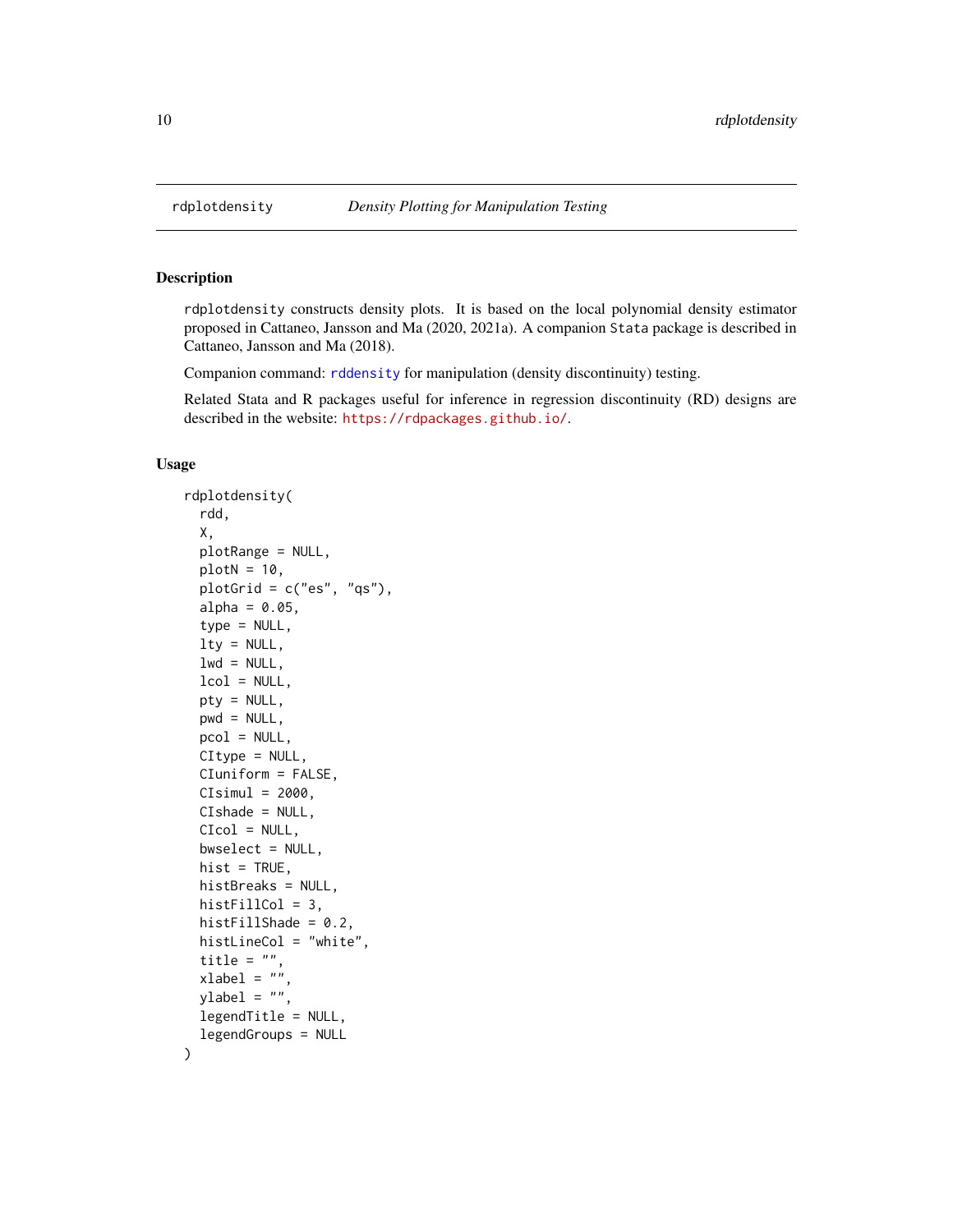# <span id="page-10-0"></span>rdplotdensity 11

# Arguments

| rdd        | Object returned by rddensity                                                                                                                                                                                                                                                                       |
|------------|----------------------------------------------------------------------------------------------------------------------------------------------------------------------------------------------------------------------------------------------------------------------------------------------------|
| χ          | Numeric vector or one dimensional matrix/data frame, the running variable.                                                                                                                                                                                                                         |
| plotRange  | Numeric, specifies the lower and upper bound of the plotting region. Default is<br>[c-3*h], c+3*hr] (three bandwidths around the cutoff).                                                                                                                                                          |
| plotN      | Numeric, specifies the number of grid points used for plotting on the two sides<br>of the cutoff. Default is $c(10, 10)$ (i.e., 10 points are used on each side).                                                                                                                                  |
| plotGrid   | String, specifies how the grid points are positioned. Options are es (evenly<br>spaced) and qs (quantile spaced).                                                                                                                                                                                  |
| alpha      | Numeric scalar between 0 and 1, the significance level for plotting confidence<br>regions. If more than one is provided, they will be applied to the two sides<br>accordingly.                                                                                                                     |
| type       | String, one of "line" (default), "points" or "both", how the point estimates<br>are plotted. If more than one is provided, they will be applied to the two sides<br>accordingly.                                                                                                                   |
| <b>lty</b> | Line type for point estimates, only effective if type is "line" or "both". 1<br>for solid line, 2 for dashed line, 3 for dotted line. For other options, see the<br>instructions for ggplot2 or par. If more than one is provided, they will be<br>applied to the two sides accordingly.           |
| lwd        | Line width for point estimates, only effective if type is "line" or "both".<br>Should be strictly positive. For other options, see the instructions for ggplot2<br>or par. If more than one is provided, they will be applied to the two sides ac-<br>cordingly.                                   |
| lcol       | Line color for point estimates, only effective if type is "line" or "both". 1 for<br>black, 2 for red, 3 for green, 4 for blue. For other options, see the instructions<br>for ggplot2 or par. If more than one is provided, they will be applied to the<br>two sides accordingly.                 |
| pty        | Scatter plot type for point estimates, only effective if type is "points" or<br>"both". For options, see the instructions for ggplot2 or par. If more than<br>one is provided, they will be applied to the two sides accordingly.                                                                  |
| pwd        | Scatter plot size for point estimates, only effective if type is "points" or "both".<br>Should be strictly positive. If more than one is provided, they will be applied to<br>the two sides accordingly.                                                                                           |
| pcol       | Scatter plot color for point estimates, only effective if type is "points" or<br>"both". 1 for black, 2 for red, 3 for green, 4 for blue. For other options, see<br>the instructions for ggplot2 or par. If more than one is provided, they will be<br>applied to the two sides accordingly.       |
| CItype     | String, one of "region" (shaded region, default), "line" (dashed lines), "ebar"<br>(error bars), "all" (all of the previous) or "none" (no confidence region), how<br>the confidence region should be plotted. If more than one is provided, they will<br>be applied to the two sides accordingly. |
| CIuniform  | TRUE or FALSE (default), plotting either pointwise confidence intervals (FALSE)<br>or uniform confidence bands (TRUE).                                                                                                                                                                             |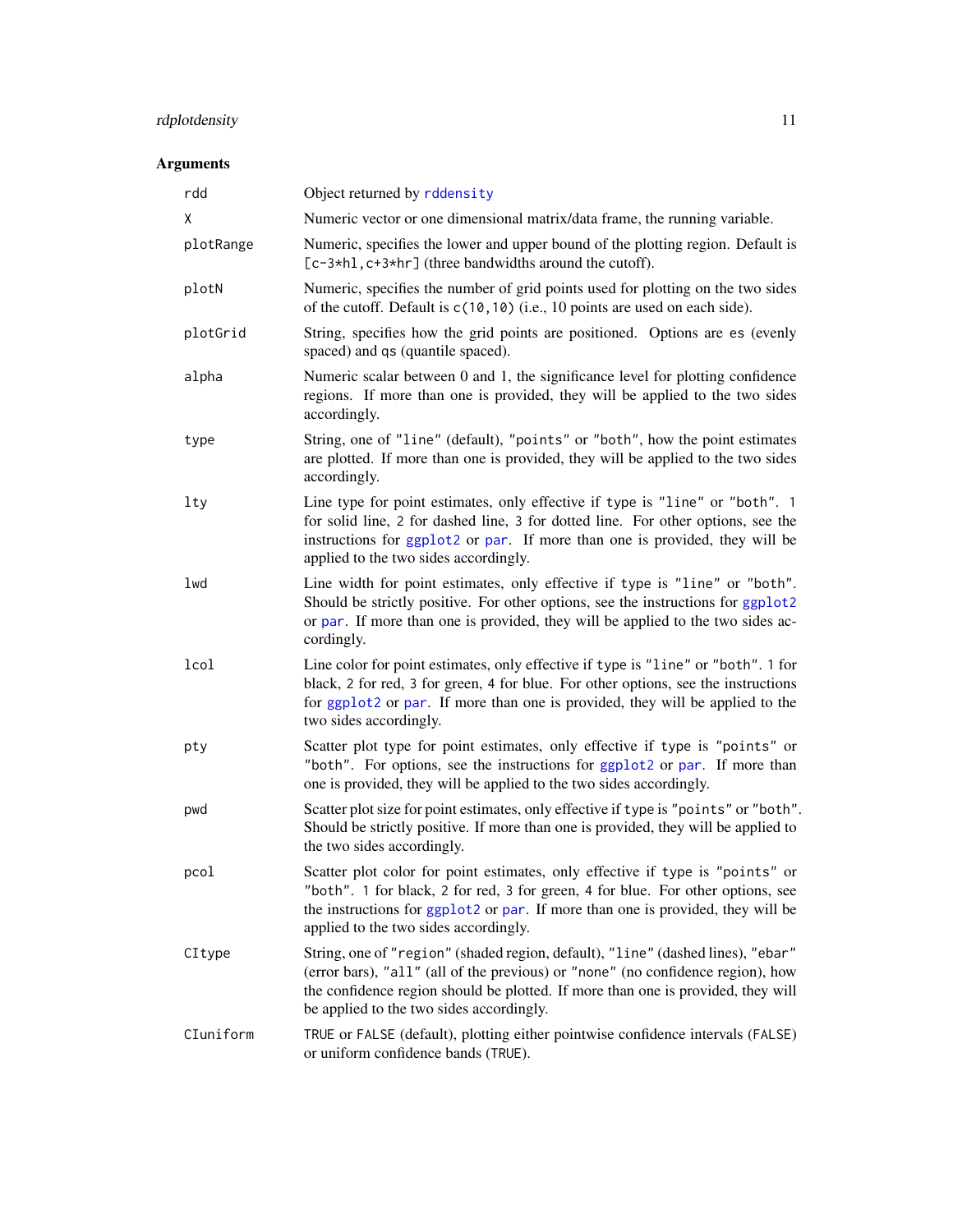<span id="page-11-0"></span>

| CIsimul               | Positive integer, the number of simulations used to construct critical values (de-<br>fault is 2000). This option is ignored if CIuniform=FALSE.                                                                                                                                                                                                                                                                                                                                             |
|-----------------------|----------------------------------------------------------------------------------------------------------------------------------------------------------------------------------------------------------------------------------------------------------------------------------------------------------------------------------------------------------------------------------------------------------------------------------------------------------------------------------------------|
| CIshade               | Numeric, opaqueness of the confidence region, should be between 0 (transpar-<br>ent) and 1. Default is 0.2. If more than one is provided, they will be applied to<br>the two sides accordingly.                                                                                                                                                                                                                                                                                              |
| CIcol                 | Color of the confidence region. 1 for black, 2 for red, 3 for green, 4 for blue.<br>For other options, see the instructions for ggplot2 or par. If more than one is<br>provided, they will be applied to the two sides accordingly.                                                                                                                                                                                                                                                          |
| bwselect              | String, the method for data-driven bandwidth selection. Available options are<br>(1) "mse-dpi" (mean squared error-optimal bandwidth selected for each grid<br>point); (2) "imse-dpi" (integrated MSE-optimal bandwidth, common for all<br>grid points); (3) "mse-rot" (rule-of-thumb bandwidth with Gaussian reference<br>model); and (4) "imse-rot" (integrated rule-of-thumb bandwidth with Gaus-<br>sian reference model). If omitted, bandwidths returned by rddensity will be<br>used. |
| hist                  | TRUE (default) or FALSE, whether adding a histogram to the background.                                                                                                                                                                                                                                                                                                                                                                                                                       |
| histBreaks            | Numeric vector, giving the breakpoints between histogram cells.                                                                                                                                                                                                                                                                                                                                                                                                                              |
| histFillCol           | Color of the histogram cells.                                                                                                                                                                                                                                                                                                                                                                                                                                                                |
| histFillShade         | Opaqueness of the histogram cells, should be between $0$ (transparent) and $1$ .<br>Default is 0.2.                                                                                                                                                                                                                                                                                                                                                                                          |
| histLineCol           | Color of the histogram lines.                                                                                                                                                                                                                                                                                                                                                                                                                                                                |
| title, xlabel, ylabel |                                                                                                                                                                                                                                                                                                                                                                                                                                                                                              |
|                       | Strings, title of the plot and labels for x- and y-axis.                                                                                                                                                                                                                                                                                                                                                                                                                                     |
| legendTitle           | String, title of legend.                                                                                                                                                                                                                                                                                                                                                                                                                                                                     |
| legendGroups          | String Vector, group names used in legend.                                                                                                                                                                                                                                                                                                                                                                                                                                                   |

# Details

Bias correction is only used for the construction of confidence intervals/bands, but not for point estimation. The point estimates, denoted by f\_p, are constructed using local polynomial estimates of order p, while the centering of the confidence intervals/bands, denoted by f\_q, are constructed using local polynomial estimates of order q. The confidence intervals/bands take the form: [f\_q  $-cv * SE(f_q)$ ,  $f_q + cv * SE(f_q)$ , where cv denotes the appropriate critical value and  $SE(f_q)$ denotes a standard error estimate for the centering of the confidence interval/band. As a result, the confidence intervals/bands may not be centered at the point estimates because they have been bias-corrected. Setting q and p to be equal results on centered at the point estimate confidence intervals/bands, but requires undersmoothing for valid inference (i.e., (I)MSE-optimal bandwdith for the density point estimator cannot be used). Hence the bandwidth would need to be specified manually when q=p, and the point estimates will not be (I)MSE optimal. See Cattaneo, Jansson and Ma (2021a,b) for details, and also Calonico, Cattaneo, and Farrell (2018, 2020) for robust bias correction methods.

Sometimes the density point estimates may lie outside of the confidence intervals/bands, which can happen if the underlying distribution exhibits high curvature at some evaluation point(s). One possible solution in this case is to increase the polynomial order p or to employ a smaller bandwidth.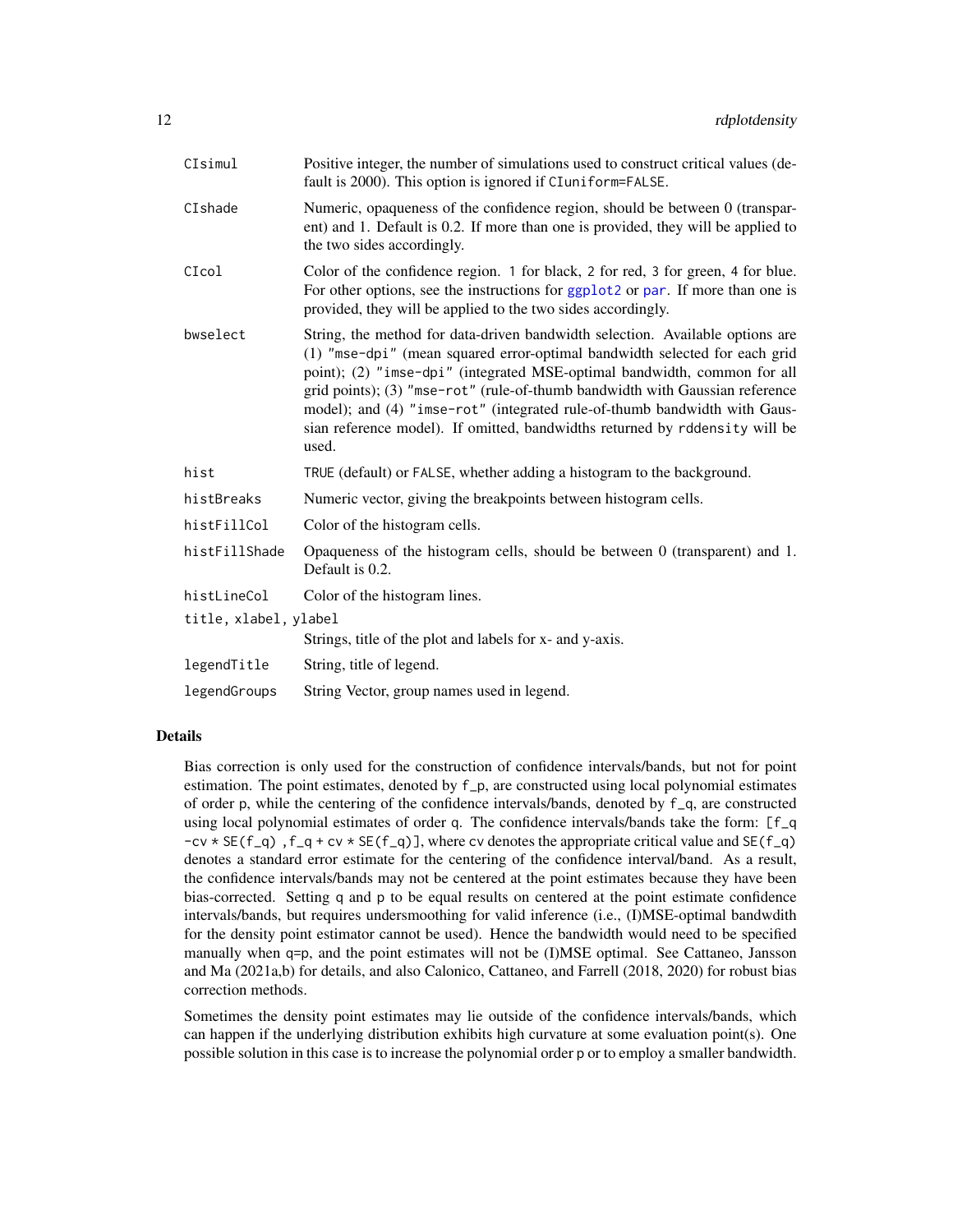# <span id="page-12-0"></span>rdplotdensity and the state of the state of the state of the state of the state of the state of the state of the state of the state of the state of the state of the state of the state of the state of the state of the state

# Value

| Estl, Estr | Matrices containing estimation results: (1) grid (grid points), (2) bw (band-<br>widths), $(3)$ nh (number of observations in each local neighborhood), $(4)$ nhu<br>(number of unique observations in each local neighborhood), (5) f_p (point<br>estimates with p-th order local polynomial), (6) f_q (point estimates with q-<br>th order local polynomial, only if option q is nonzero), $(7)$ se_p (standard er-<br>ror corresponding to $f_p$ ), and (8) se <sub>q</sub> (standard error corresponding to $f_q$ ).<br>Variance-covariance matrix corresponding to f_p. Variance-covariance matrix<br>corresponding to f_q. A list containing options passed to the function. |
|------------|------------------------------------------------------------------------------------------------------------------------------------------------------------------------------------------------------------------------------------------------------------------------------------------------------------------------------------------------------------------------------------------------------------------------------------------------------------------------------------------------------------------------------------------------------------------------------------------------------------------------------------------------------------------------------------|
| Estplot    | A stadnard ggplot object is returned, hence can be used for further customiza-<br>tion.                                                                                                                                                                                                                                                                                                                                                                                                                                                                                                                                                                                            |

# Author(s)

Matias D. Cattaneo, Princeton University <cattaneo@princeton.edu>.

Michael Jansson, University of California Berkeley. <mjansson@econ.berkeley.edu>.

Xinwei Ma (maintainer), University of California San Diego. <x1ma@ucsd.edu>.

# References

Calonico, S., M. D. Cattaneo, and M. H. Farrell. 2018. [On the Effect of Bias Estimation on](https://rdpackages.github.io/references/Calonico-Cattaneo-Farrell_2018_JASA.pdf) [Coverage Accuracy in Nonparametric Inference.](https://rdpackages.github.io/references/Calonico-Cattaneo-Farrell_2018_JASA.pdf) *Journal of the American Statistical Association* 113(522): 767-779.

Calonico, S., M. D. Cattaneo, and M. H. Farrell. 2020. [Coverage Error Optimal Confidence Inter](https://rdpackages.github.io/references/Calonico-Cattaneo-Farrell_2020_CEopt.pdf)[vals for Local Polynomial Regression.](https://rdpackages.github.io/references/Calonico-Cattaneo-Farrell_2020_CEopt.pdf) Working paper.

Cattaneo, M. D., M. Jansson, and X. Ma. 2018. [Manipulation Testing based on Density Disconti](https://rdpackages.github.io/references/Cattaneo-Jansson-Ma_2018_Stata.pdf)[nuity.](https://rdpackages.github.io/references/Cattaneo-Jansson-Ma_2018_Stata.pdf) *Stata Journal* 18(1): 234-261.

Cattaneo, M. D., M. Jansson, and X. Ma. 2020. [Simple Local Polynomial Density Estimators.](https://nppackages.github.io/references/Cattaneo-Jansson-Ma_2020_JASA.pdf) *Journal of the American Statistical Association*, 115(531): 1449-1455.

Cattaneo, M. D., M. Jansson, and X. Ma. 2021a. [Local Regression Distribution Estimators.](https://nppackages.github.io/references/Cattaneo-Jansson-Ma_2021_JoE.pdf) *Journal of Econometrics*, forthcoming.

Cattaneo, M. D., M. Jansson, and X. Ma. 2021b. [lpdensity: Local Polynomial Density Estimation](https://nppackages.github.io/references/Cattaneo-Jansson-Ma_2021_JSS.pdf) [and Inference.](https://nppackages.github.io/references/Cattaneo-Jansson-Ma_2021_JSS.pdf) *Journal of Statistical Software*, forthcoming.

#### See Also

# [rddensity](#page-4-1)

# Examples

```
# Generate a random sample with a density discontinuity at 0
set.seed(42)
x \le - rnorm(2000, mean = -0.5)
x[x > 0] <- x[x > 0] * 2
# Estimation
rdd \leq rddensity(X = x)
```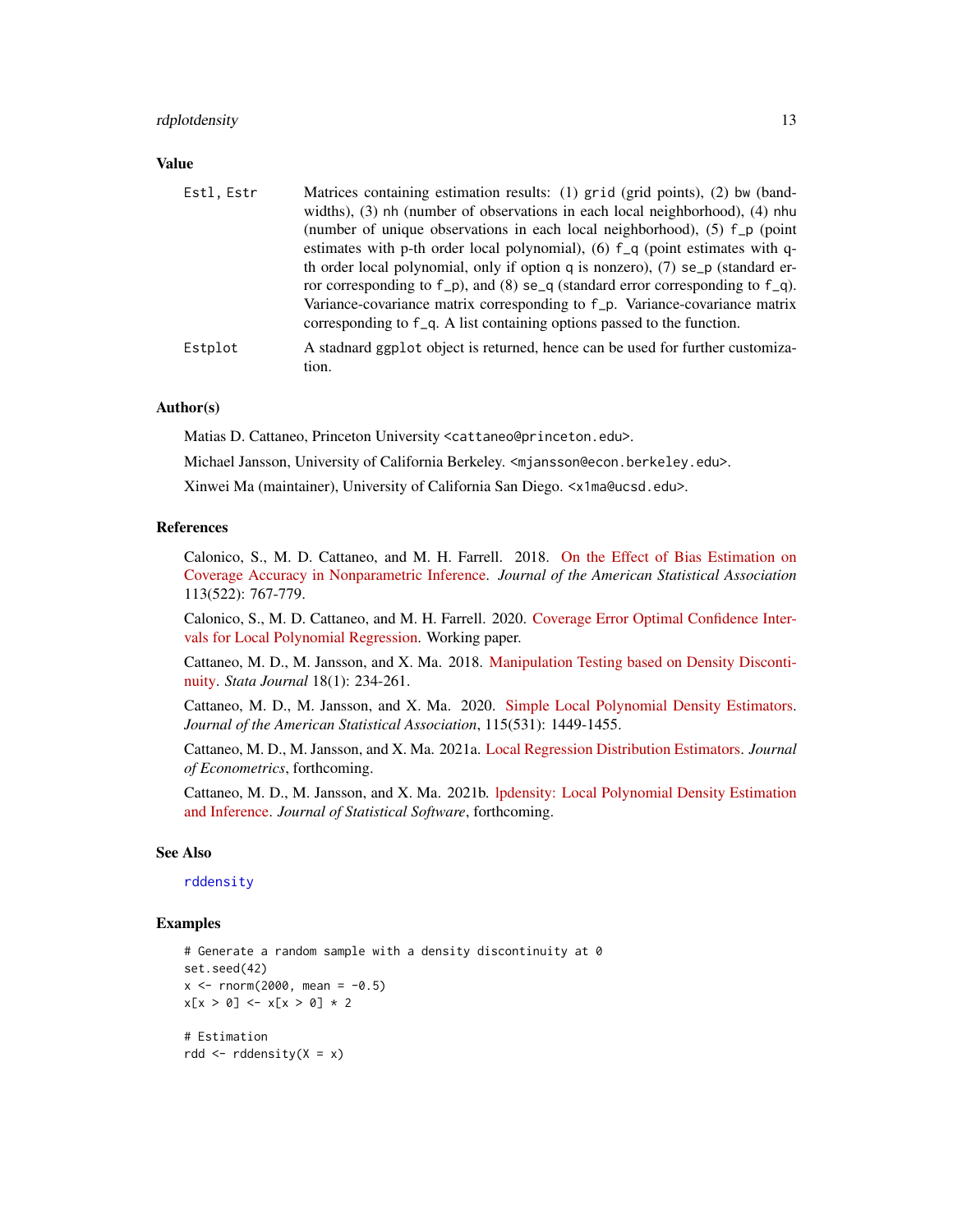# summary(rdd)

# Density plot (from -2 to 2 with 25 evaluation points at each side) plot1  $\leq$  rdplotdensity(rdd, x, plotRange = c(-2, 2), plotN = 25)

# Plotting a uniform confidence band set.seed(42) # fix the seed for simulating critical values plot3 <- rdplotdensity(rdd, x, plotRange = c(-2, 2), plotN = 25, CIuniform = TRUE)